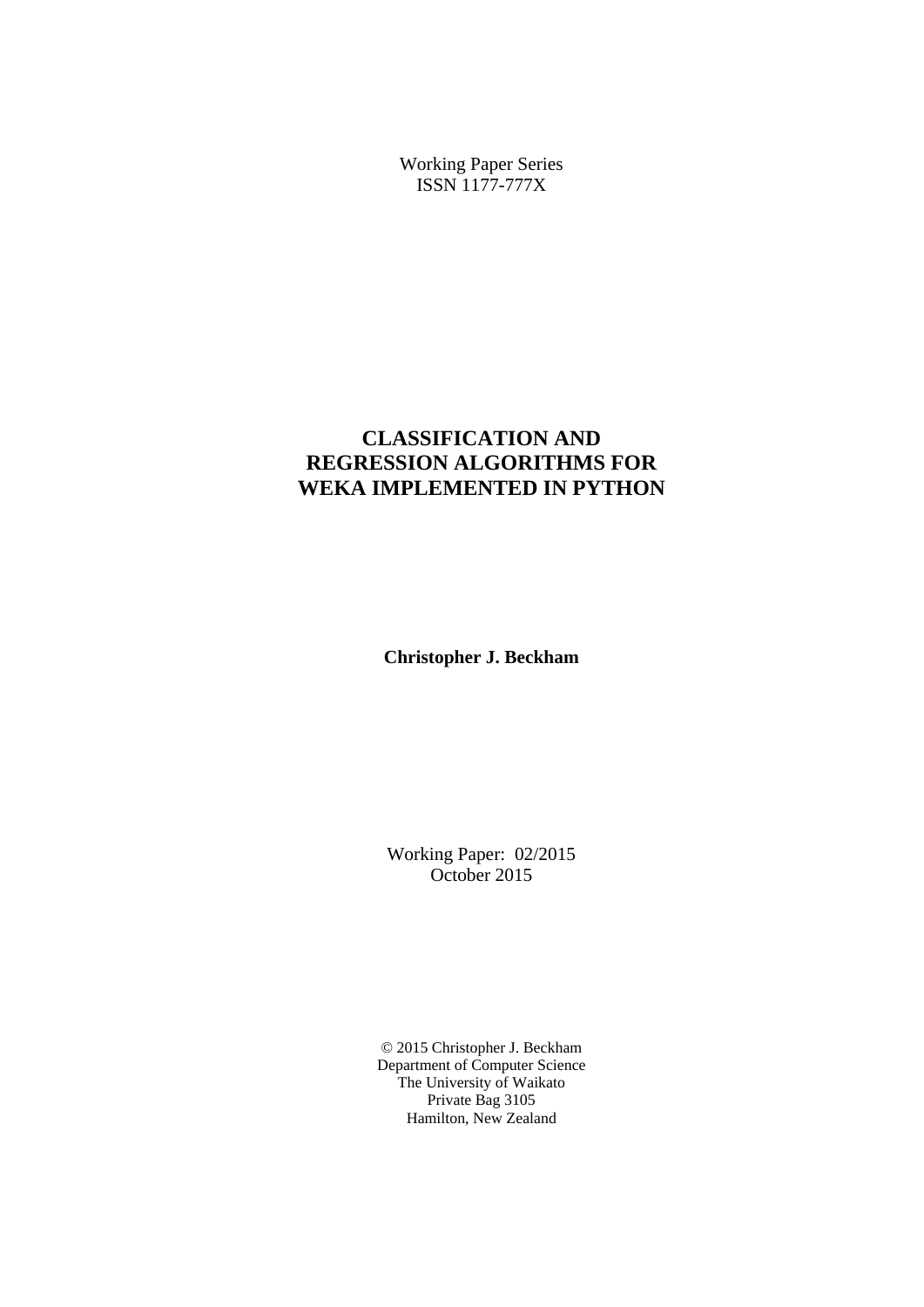# Classification and Regression Algorithms for WEKA Implemented in Python

Christopher J. Beckham

October 6, 2015

# 1 Introduction

WEKA [\[1\]](#page-14-0) is a popular machine learning workbench written in Java that allows users to easily classify, process, and explore data. There are many ways WEKA can be used: through the WEKA Explorer, users can visualise data, train classifiers and examine performance metrics; in the WEKA Experimenter, datasets and algorithms can be compared in an automated fashion; or, it can simply be invoked on the command-line or used as an external library in a Java project.

Another machine learning library that is increasingly becoming popular is Scikit-Learn [\[2\]](#page-14-1), which is written in Python. Part of what makes Python attractive is its ease of use, minimalist syntax, and interactive nature, which makes it an appealing language to learn for non-specialists. As a result of Scikit-Learn's popularity the ScikitLearnClassifier [\[3\]](#page-14-2) package was released, which allows users to build Scikit-Learn classifiers from within WEKA. While this package makes it easy to access the host of algorithms that Scikit-Learn provides, it does not provide the capability of executing external custom-made Python scripts, which limits WEKA's ability to make use of other interesting Python libraries. For example, in the world of deep learning (currently a hot topic in machine learning), Python is widely used, with libraries or wrappers such as Theano [\[4\]](#page-14-3), Lasagne [\[5\]](#page-14-4), and Caffe [\[6\]](#page-14-5). The ability to create classifiers in Python would open up WEKA to popular deep learning implementations.

In this paper we present a WEKA classifier (in the form of a package) that is able to call arbitrary Python scripts. So long as the script conforms to what the classifier expects, virtually any kind of Python code can be called.<sup>[1](#page-1-0)</sup> We present three example scripts in this paper: one that re-implements WEKA's ZeroR classifier (i.e., simply predicts the majority class from the training data), one that makes use of Theano in order to train a linear regression model, and one that trains a convolutional neural network on MNIST digits using a library that abstracts Theano. Theano is a symbolic expression library that allows users to construct arbitrarily complicated functions and automatically compute the derivatives of them – this makes it trivial to implement classifiers such as logistic regression or feed-forward neural networks.

An example application of the new Python script classifier in WEKA would be implementing new loss functions using Theano and comparing them using

<span id="page-1-0"></span><sup>&</sup>lt;sup>1</sup>Note the term "classifier" is used in WEKA to refer to both classification and regression schemes.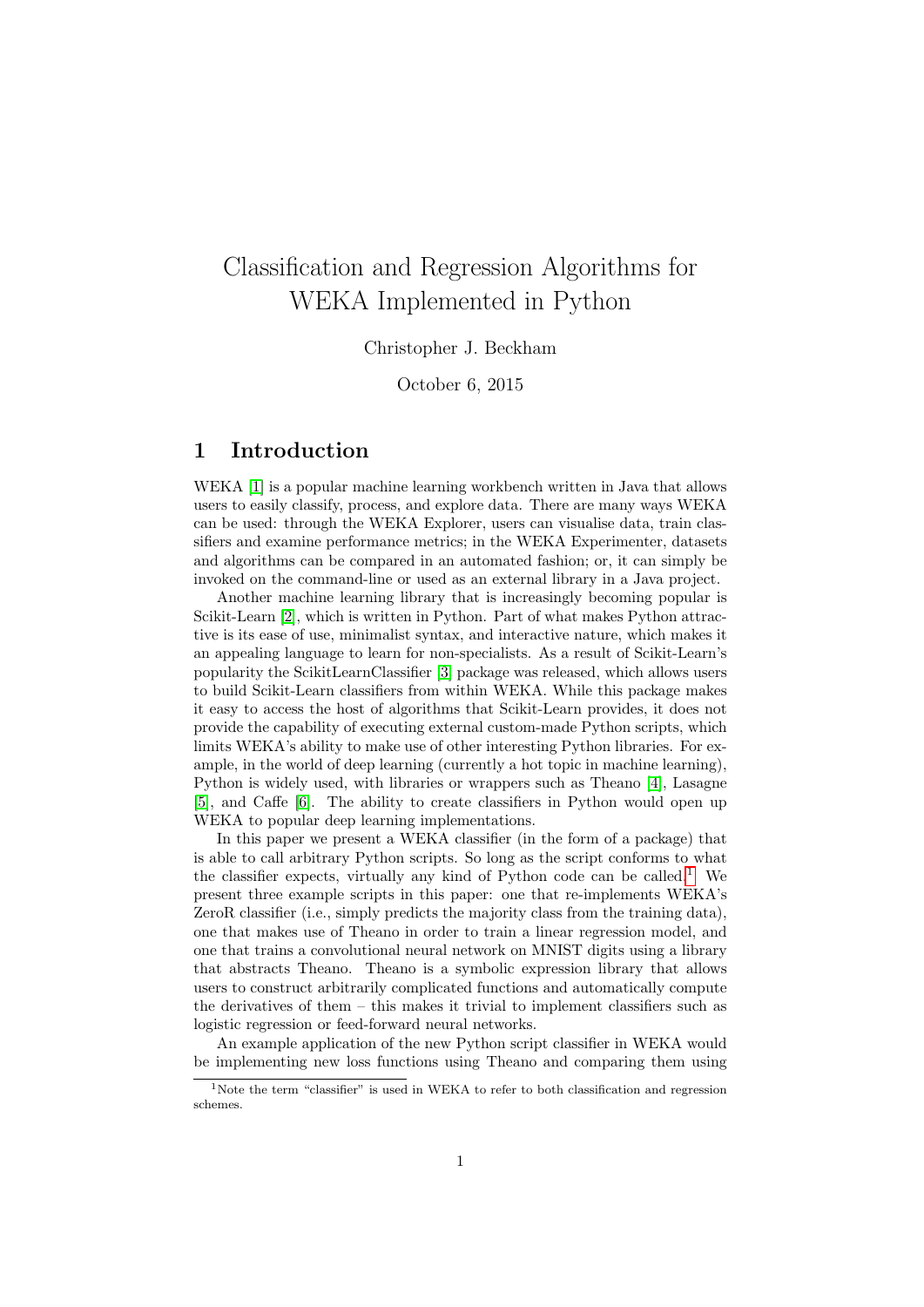the WEKA Experimenter and, in fact, this was actually one of the motivations for writing this package.

The package can be downloaded on Github [\[7\]](#page-14-6), with instructions on how to install it and the relevant libraries.

# 2 Representation

Once installed, the classifier is located in the Java package pyscript.PyScriptClassifier in WEKA and contains various options such as the name of the Python script and arguments to pass to the script when training or testing. The arguments are represented as a semicolon-separated list of variable assignments; depending on the Python script that is called, it may require arguments to be passed, or none at all (more on this later). All of the classifier's options are described below in Table [1.](#page-2-0) Figure [1](#page-5-0) also shows the GUI for the classifier in the WEKA Explorer.

| $\alpha$ . $\alpha$ . The contract $\alpha$ is the contract of $\alpha$ |                                           |  |  |  |
|-------------------------------------------------------------------------|-------------------------------------------|--|--|--|
| Option                                                                  | Description                               |  |  |  |
| -cmd (pythonCommand)                                                    | Name of the Python executable             |  |  |  |
| -script (pythonFile)                                                    | Path to the Python script                 |  |  |  |
| -args (arguments)                                                       | Semicolon-separated list of arguments     |  |  |  |
|                                                                         | (variable assignments) to pass to the     |  |  |  |
|                                                                         | script when training or testing           |  |  |  |
| -binarize (shouldBinarize)                                              | Should nominal attributes be converted    |  |  |  |
|                                                                         | to binary ones?                           |  |  |  |
| -impute (shouldImpute)                                                  | Should missing values be imputed (with    |  |  |  |
|                                                                         | mean imputation)?                         |  |  |  |
| (shouldStandard-<br>-standardize                                        | Should attributes be standardised? (If    |  |  |  |
| ize)                                                                    | imputation is set then this is done after |  |  |  |
|                                                                         | it)                                       |  |  |  |
| -stdout (printStdOut)                                                   | Print any stdout from Python script?      |  |  |  |

<span id="page-2-0"></span>Table 1: Parameters for PyScriptClassifier

When PyScriptClassifier is invoked, it will start up a Python server on localhost and construct a dictionary called args, which contains either the training or the testing data (depending on the context) and meta-data such as the attribute names and their types. This meta-data is described in Table [2.](#page-3-0)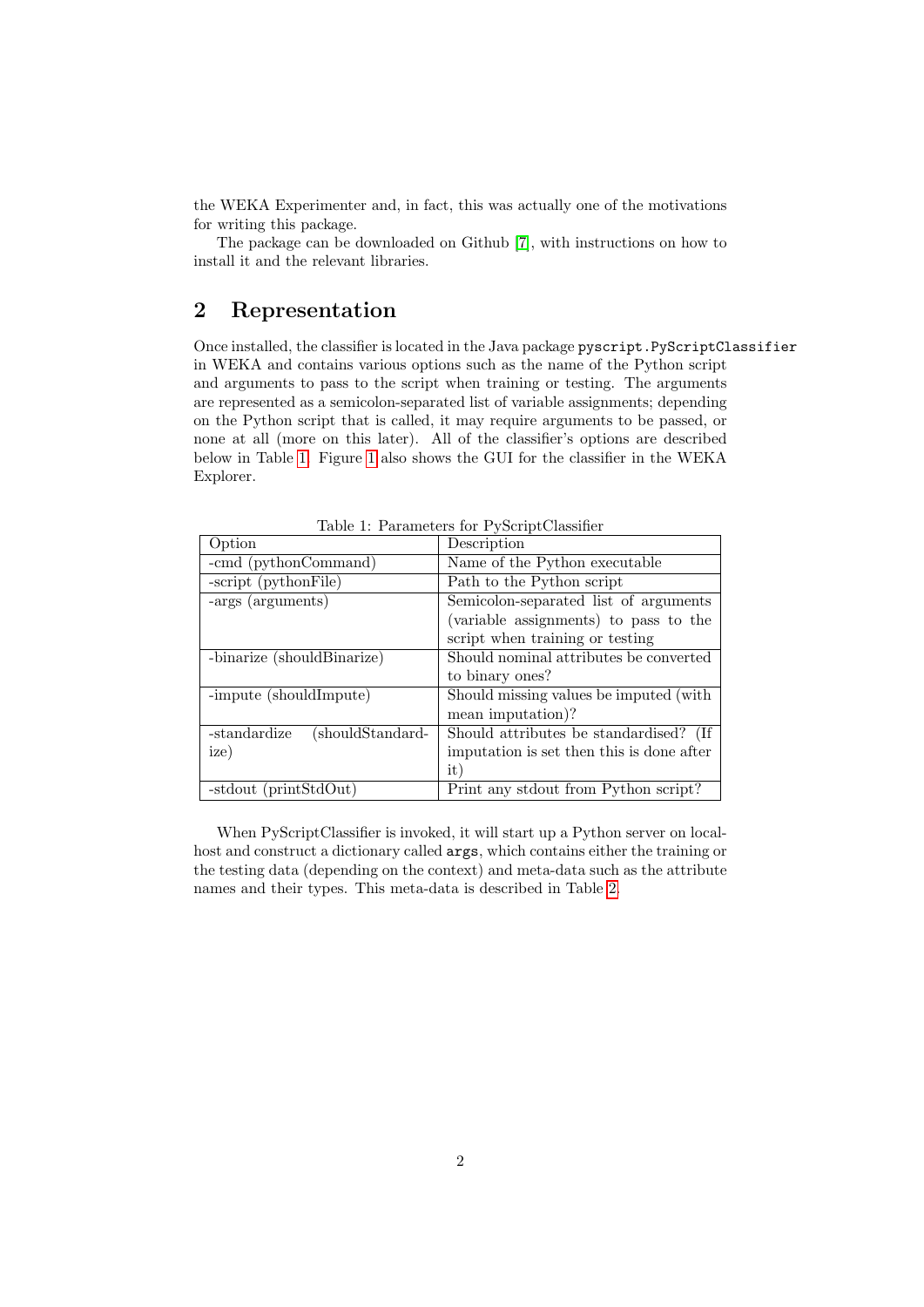| Variable(s)                             | Description                       | Type          |
|-----------------------------------------|-----------------------------------|---------------|
| X <sub>train</sub> , y <sub>train</sub> | Data matrix and label vector for  | numpy.ndarray |
|                                         | training data                     | (float64),    |
|                                         |                                   | numpy.ndarray |
|                                         |                                   | (int64)       |
| X <sub>test</sub>                       | Data matrix for testing data      | numpy.ndarray |
|                                         |                                   | (hoat64)      |
| relation_name                           | Relation name of ARFF             | string        |
| class_type                              | Type of class attribute (e.g. nu- | string        |
|                                         | meric, nominal)                   |               |
| num_classes                             | Number of classes                 | int           |
| attributes                              | Names of attributes               | list          |
| class                                   | Name of class attribute           | str           |
| attr_values                             | Dictionary mapping nomi-          | dict          |
|                                         | nal/string attributes to their    |               |
|                                         | values                            |               |
| attr_types                              | Dictionary mapping attribute      | dict          |
|                                         | names to their types              |               |

<span id="page-3-0"></span>Table 2: Data and meta-data variables passed into args

This args dictionary can be augmented with extra arguments by using the -args option and passing a semicolon-separated list of variable assignments. For instance, if -args is alpha=0.01;reg='12' then the dictionary args will have a variable called alpha (with value 0.01) and a variable reg (with value 'l2') and these will be available for access at both training and testing time.[2](#page-3-1)

Given some Python script, PyScriptClassifier will execute the following block of Python code to train the model:

import imp cls = imp.load\_source('train', <name of python script>) model = cls . train ( args )

In other words, it will try and call a function in the specified Python script called train, passing it the args object, and this function should return (in some form) something that can be used to reinstantiate the model. When the resulting WEKA model is saved to disk (e.g., through the command line or the WEKA Explorer) it is the model variable that gets serialised.

When PyScriptClassifier needs to evaluate the model on test data, it deserialises the model, sends it back into the Python VM, and runs the following code for testing:

```
import imp
cls = imp . load_source ( ' test ' , < name of python script >)
preds = cls . test ( args , model )
```
<span id="page-3-1"></span><sup>2</sup>Since args is a list of Python variable assignments separated by semicolons, something like " $a=[1,2,3,4,5]$ ; b=abs(-2)" is valid because it will result in the assignments  $\arg[2a']$  $=[1,2,3,4,5]$  and  $\arg[^\circ b']=$  abs(-2) which are syntactically valid Python statements.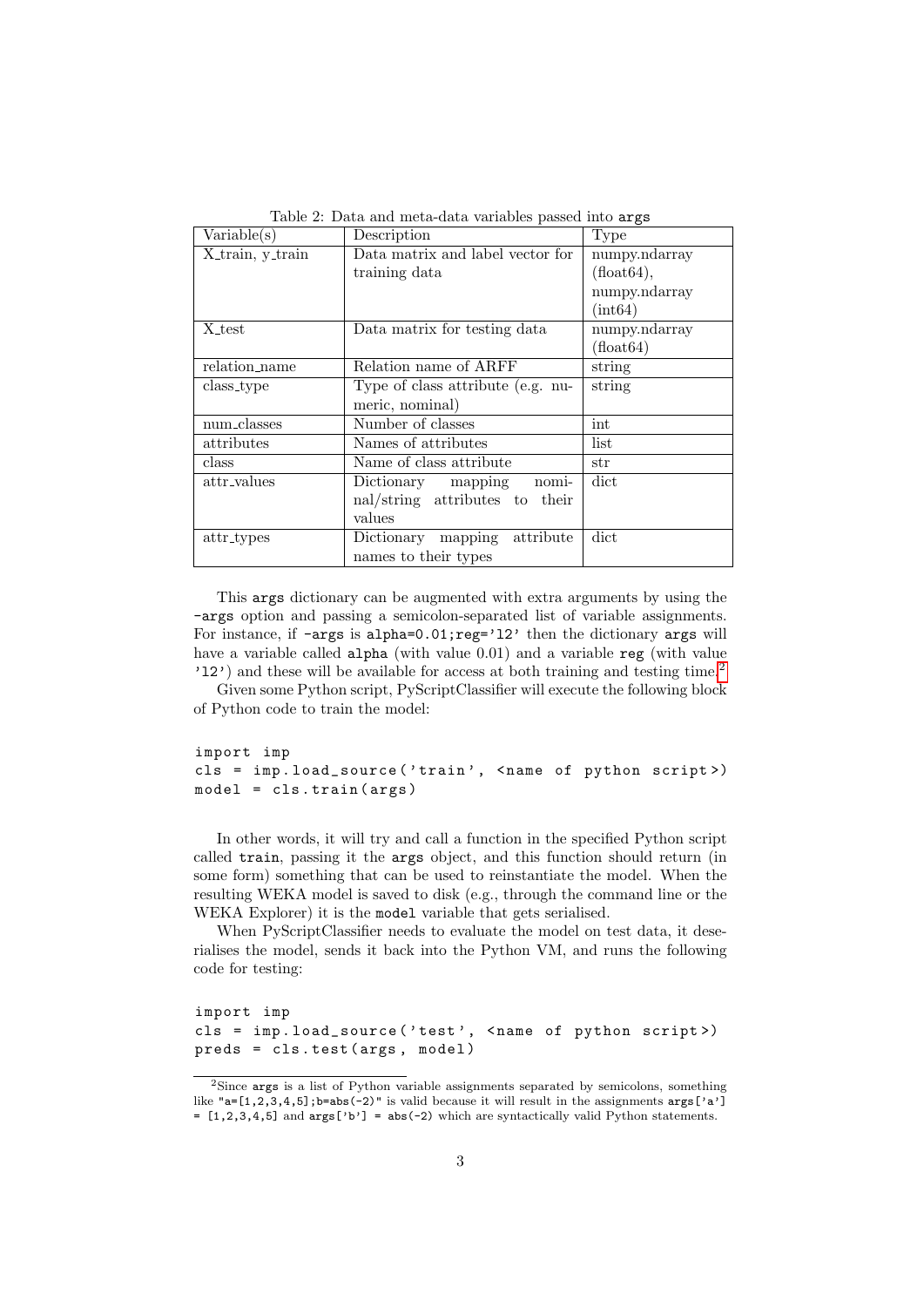In this example, test is a function that takes a variable called model in addition to args. This additional variable is the model that was previously returned by the train function. The test function returns an  $n \times k$  Python list (i.e., not a NumPy array) in the case of classification (where  $n_i$  is the probability distribution for  $k$  classes for the *i*'th test instance), and an *n*-long Python list in the case of regression.

To get a textual representation of the model, users must also write a function called describe which takes two arguments – the args object as described earlier, and the model itself – and returns some textual representation of the model (i.e. a string). This function is used as follows:

```
import imp
cls = imp.load_source('describe', <name of python script>)
model_description = cls . describe ( args , model )
```
From the information described so far, the basic skeleton of a Python script implementing a classifier will look like what is shown in Listing [1.](#page-4-0)

Listing 1: Skeleton of a Python script

```
def train (args):
  # code for training model
def test (args, model):
  # code for running model on new instances
def describe (args, model):
  # textual representation of model
```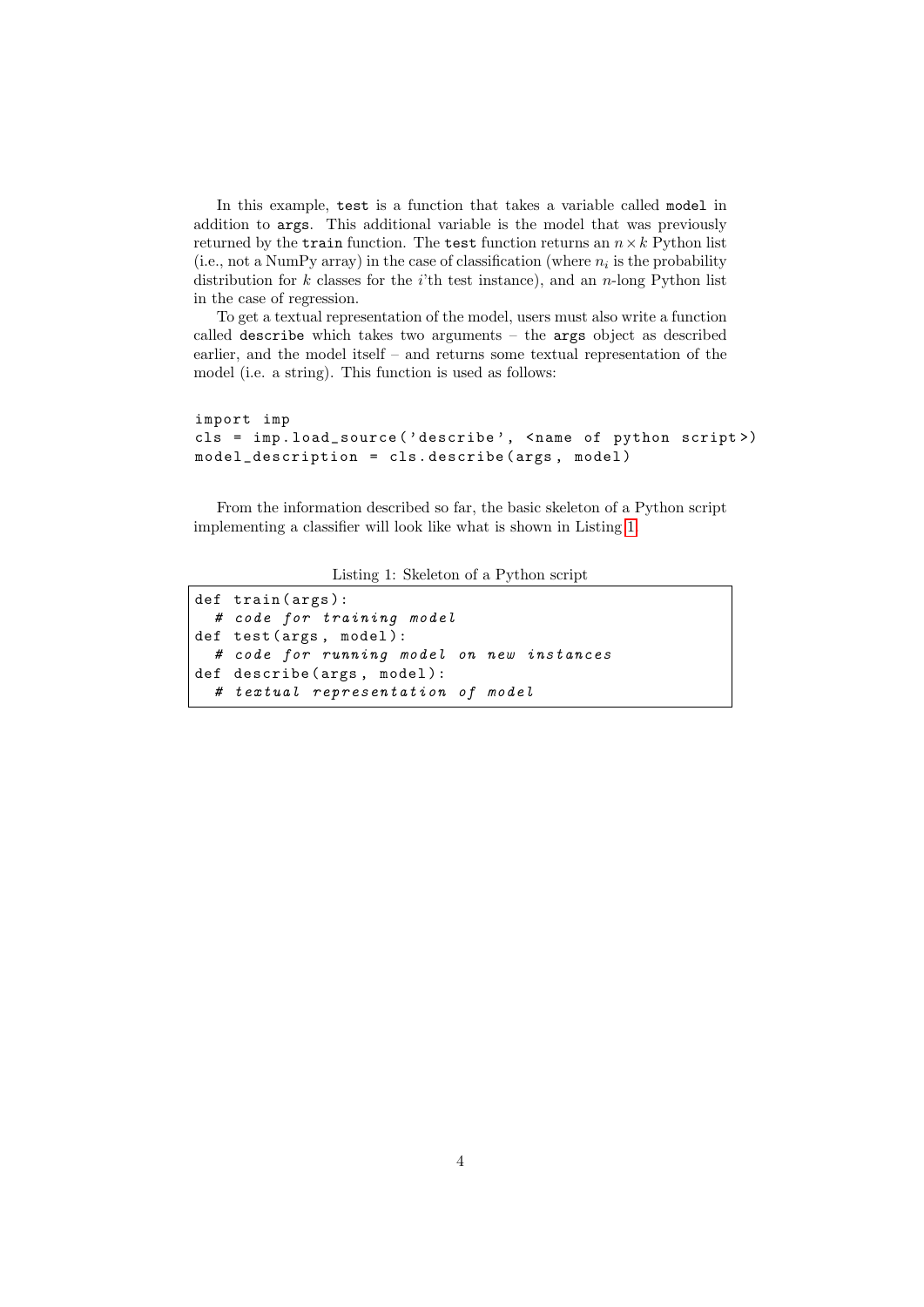| Classify<br>Preprocess<br>Cluster $A \bullet \circ \bullet$ | weka.gui.GenericObjectEditor                           |                         |                       |
|-------------------------------------------------------------|--------------------------------------------------------|-------------------------|-----------------------|
| Classifier <sup>-</sup>                                     | weka.classifiers.pyscript.PyScriptClassifier           |                         |                       |
| Choose<br>PyScriptClassifier -batch                         | -About                                                 |                         |                       |
| -Test options                                               | Class for calling classifiers that are Python scripts. |                         | More                  |
| <b>.</b> Use training set                                   |                                                        |                         | Capabilities          |
| Set<br>Supplied test set                                    |                                                        |                         |                       |
| Cross-validation<br>Folds<br>10                             | arguments                                              |                         |                       |
| Percentage split<br>%<br>66                                 | batchSize                                              | 100                     |                       |
| More options                                                | printStdOut                                            | False                   | ÷                     |
| (Nom) class                                                 | pythonCommand                                          | python                  |                       |
| Start<br>Stop<br>Run on serve                               |                                                        | pythonFile scikit-rf.py |                       |
| Result list (right-click for options)                       | shouldBinarize                                         | False                   | $\frac{\Delta}{\Psi}$ |
|                                                             | shouldImpute                                           | False                   | ÷                     |
|                                                             | shouldStandardize                                      | False                   | ÷                     |
|                                                             | debug                                                  | False                   | ÷                     |
|                                                             | doNotCheckCapabilities                                 | False                   | ÷                     |
| Status<br>Transferred iris into Python as 'py_data'         | numDecimalPlaces                                       | 2                       |                       |
|                                                             | Open                                                   | Save<br>OK              | Cancel                |

<span id="page-5-0"></span>Figure 1: PyScriptClassifier within WEKA Explorer

# 3 Examples

We now present three examples: one that uses ZeroR (i.e., simply predict the majority class), one that implements linear regression, and one that trains a convolutional neural network on MNIST digits. [3](#page-5-1)

### 3.1 ZeroR

The first example we present is one that re-implements WEKA's ZeroR classifier, which simply finds the majority class in the training set and uses that for all predictions. In the train function we simply count all the classes in y train and return the index (starting from zero) of the majority class,  $m$ . So for this particular script, the index of the majority class is the "model" that is returned. The test function returns an  $n \times k$  array (where n is the number of test instances and k is the number of classes), where  $n_{im} = 1$  and the other entries in  $n_i$  are zero.

<span id="page-5-1"></span><sup>3</sup>The latter example, MNIST, currently only works on Python 2.7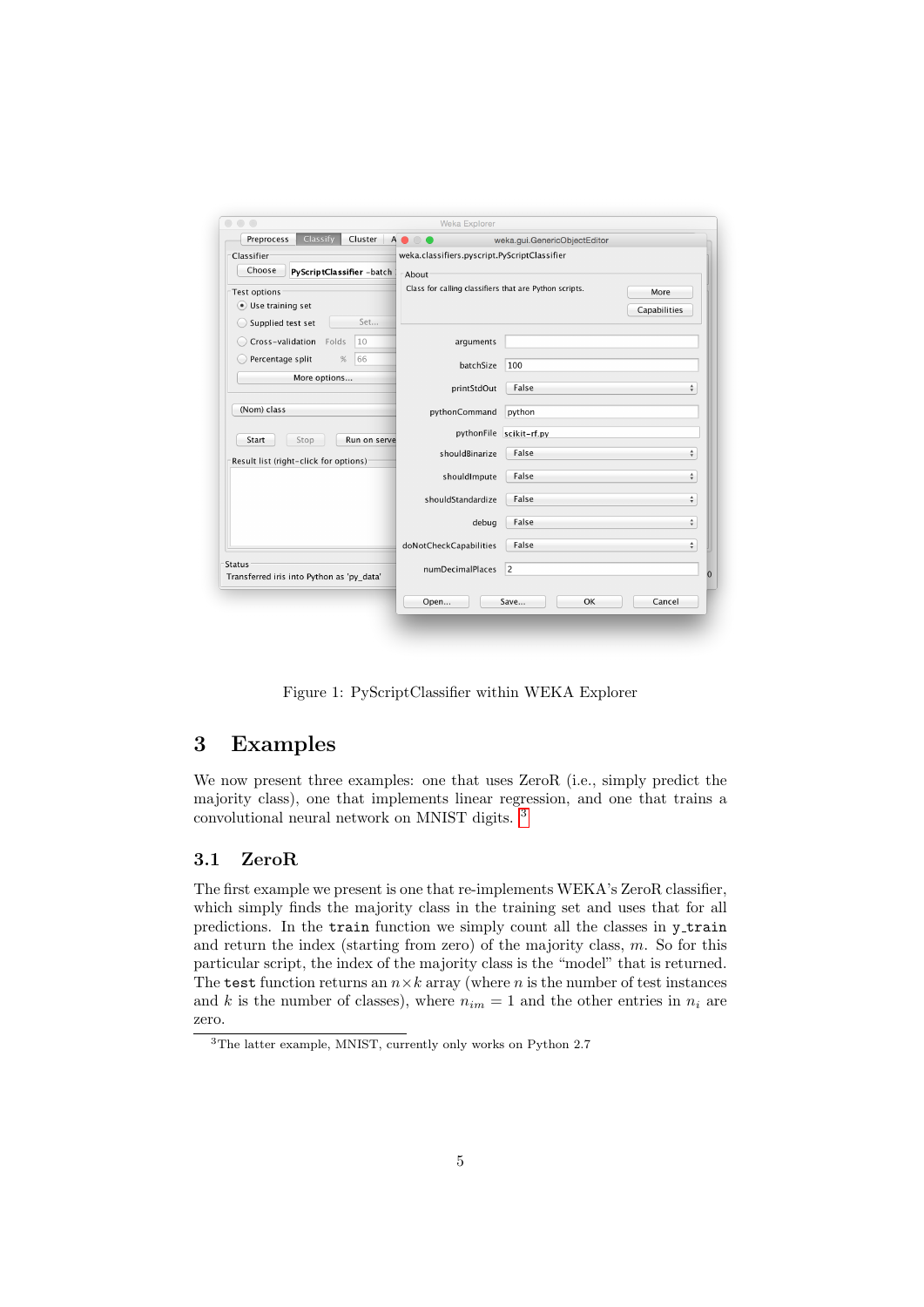Listing 2: Python implementation of ZeroR

```
from collections import Counter
import numpy as np
def train (args):
    return Counter (args ["y_train"].flatten (). \
        tolist().
        most_common ()[0][0]
def describe (args, model):
    return "Majority class: %i" % model
def test (args, model):
    return [ np.eye( args ["num_classes"] ) [model]. \
        tolist() \backslashfor x in range (0, args ["X_test"]. shape [0]) ]
```
Here is an example use of this classifier from the terminal (assuming it is run from the root directory of the PyScriptClassifier package, which includes zeror.py in its scripts directory):

```
java weka . Run . PyScriptClassifier \
  - cmd python \
  -script scripts/zeror.py \
  -t datasets / iris . arff \
  -no-cv
```
This example is run on the entire training set (i.e., no cross-validation is performed) since the -no-cv flag is supplied.

#### 3.2 Linear regression

The next example (Listing [3\)](#page-7-0) uses Theano to train a linear regression model using batch gradient descent. This example is only for illustrative purposes – the main idea is that we are able to symbolically define our parameters  $w$ and b, the loss function  $\frac{1}{N} \sum_{i=1}^{N} ((wx^{(i)} + b) - y^{(i)})^2$ , automatically compute the gradients with respect to  $w$  and  $b$ , and then update the parameters in each loop (epoch) of gradient descent.

The train function can take two arguments: alpha (the learning rate), and epsilon (an early stopping criterion). It then returns a list consisting of the coefficients of the model and the intercept (which we will collectively call the "weights"). The describe function uses the weights of the linear model and the names of the attributes to construct a neat textual representation of the output. test takes the weights of the linear model, creates a prediction function, and then evaluates the test instances X\_test, which are inside args.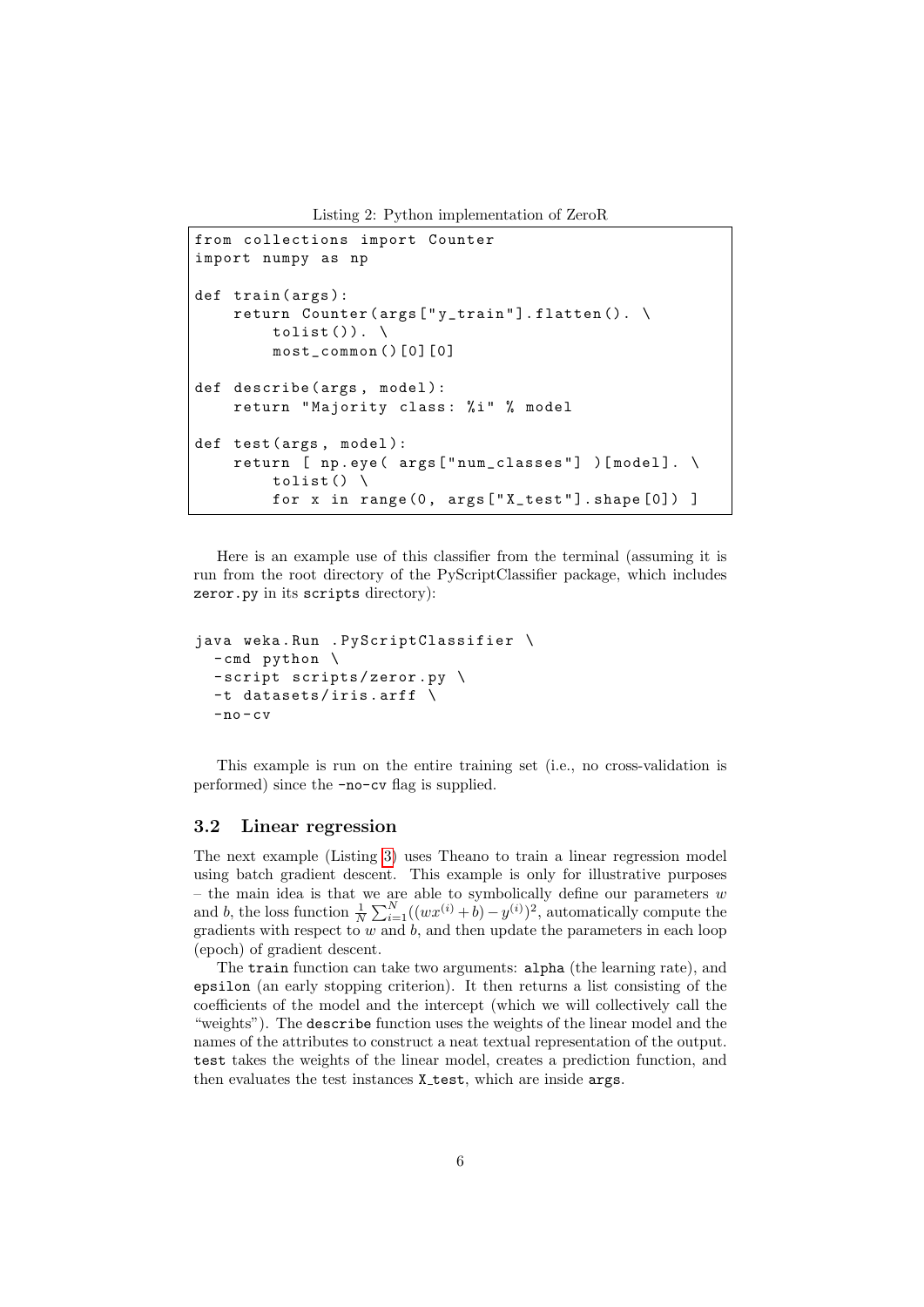Listing 3: Python implementation of linear regression using Theano

```
import theano
from the ano import tensor as T
import numpy as np
import gzip<br>import cPickle as pickle
def train (args):
         X_train = args["X_train"]<br>y_train = args["y_train"]
        # let w be a p*1 vector, and b be the intercept<br>num_attributes = X_train.shape[1]
        w = \text{theano} \cdot \text{shared}(\text{np} \cdot \text{zeros}(\text{num} \cdot \text{attributes}, 1) ), name='w')<br>b = theano\text{.shared}(\text{1.0}, \text{name='b'})# let x be a n*p matrix, and y be a n*1 matrix
        x = T \cdot \text{dmatrix'} (x')<br>
\# \text{ } pre \text{ } dictation \text{ } is \text{ } simply \text{ } xw + b<br>
\# \text{ } pre \text{ } dictation \text{ } is \text{ } simply \text{ } xw + b<br>
\text{ } out = T \cdot dot(x, w) + b# cost function is mean squared errorm num instances = X_train . shape [0]cost = (T \cdot sum((out - y) * 2)) / num instances<br>
# compute gradient of cost w.r.t. w and b<br>
g_w = T .grad(cost=cost, wrt=w)<br>
g_b = T .grad(cost=cost, wrt=b)
         alpha = 0.01 if "alpha" not in args else args["alpha"]<br>epsilon = 1e−6 if "epsilon" not in args else args["epsilon"]
        updates = [(w, w - alpha * g_w), (b, b - alpha * g_b)]train = theano . function ([x, y], outputs = cost, updates = updates)prev_loss = train(X_train, y_train)<br>
for epoch in range(0, 100000):<br>
this_loss = train(X_train, y_train)print this_loss
                 if abs (this_loss - prev_loss) < epsilon:
                        break
                prev_loss = this_lossreturn \left[ w. get_value(), b. get_value() \right]def describe (args, weights):
        \text{coeffs} = \text{weights} [0]. flatten ()
         \begin{array}{l} \text{intercept} = \text{weights} \: [1] \\ \text{st} = \text{"f(x)} = \text{"n"} \end{array}for i in range (0, \text{ len}(\text{coeffs})):<br>
st += " " + args ["attributes"][i] + "*" + str(coefs[i]) + " +\n"<br>
st += " " + str(intercept)
        return st
def test (args, weights):<br>X_test = args ["X_test"]<br>num_attributes = X_test.shape [1]
        w = theano.shared( np.zeros( (num_attributes, 1) ), name='w')<br>b = theano.shared( 1.0, name='b' )<br>w.set_value( weights[0] )<br>b.set_value( weights[1] )
        x = T.dmatrix('x')<br>out = T.dot(x, w) + b<br>pred = theano.function([x], out)
         X_{\texttt{test}} = \arg s \left[ "X_{\texttt{test}}" \right]<br>return \text{pred}(X_{\texttt{test}}). tolist ()
```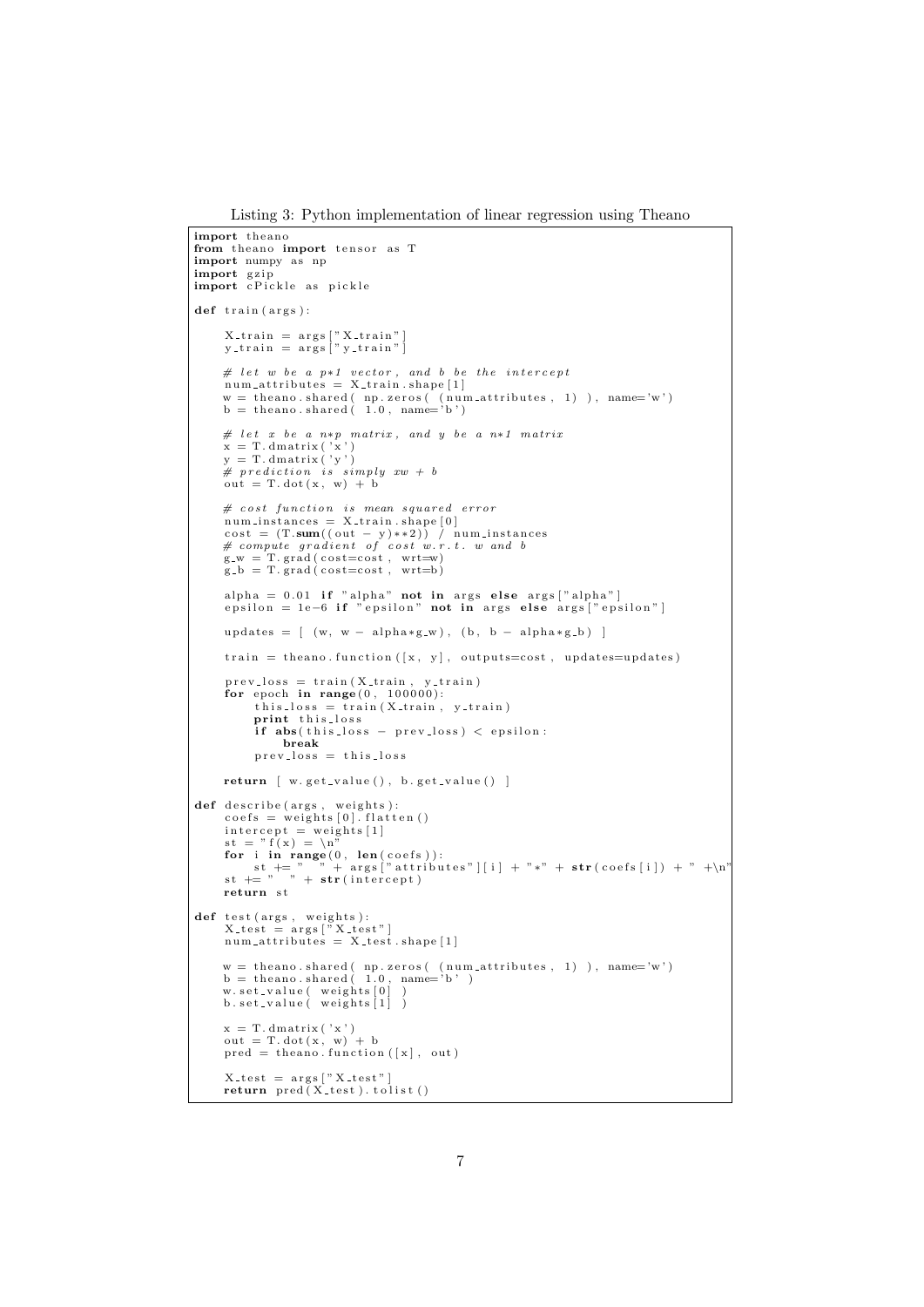We can run this example on the command line by running:

```
java weka . Run . PyScriptClassifier \
  -script scripts/linear-reg.py \
 -args "alpha=0.1; epsilon=0.00001" \
 - standardize \
  -t datasets / diabetes_numeric . arff \
  -no-cv
```
Note that we did not have to explicitly specify an alpha and epsilon since the script has default values for these – this was done just to illustrate how arguments work. We have also omitted -cmd python since python is the default Python executable.

Because we created a textual representation of the model with the describe function, we get a textual representation of the model in the output:

```
f(x) =age *0.266773099848 +
  deficit *0.289990210412 +
  4.74354333559
```
#### 3.3 Deep neural network

In the last example, we train a deep convolutional neural network on an MNIST [\[8\]](#page-14-7) database of handwritten digits (Figure [2\)](#page-10-0). To do this, we use the "nolearn" library [\[9\]](#page-14-8), which abstracts a neural network library called Lasagne [\[5\]](#page-14-4) and provides an interface similar to Scikit-Learn. Note that this example is part of a separate Github repository that aims to provide interesting PyScriptClassifier examples. [\[10\]](#page-14-9) For the sake of brevity, we will only explain the most interesting parts.

We do not include the full source code for mnist-nolearn.py (located in the mnist folder) in this document. However, it is easy to define neural network architectures with nolearn. For example, if we wanted to train a basic neural net that took MNIST digits (i.e., 28 x 28 images), with a hidden layer consisting of 100 units, it could be done as shown in Listing [4.](#page-9-0)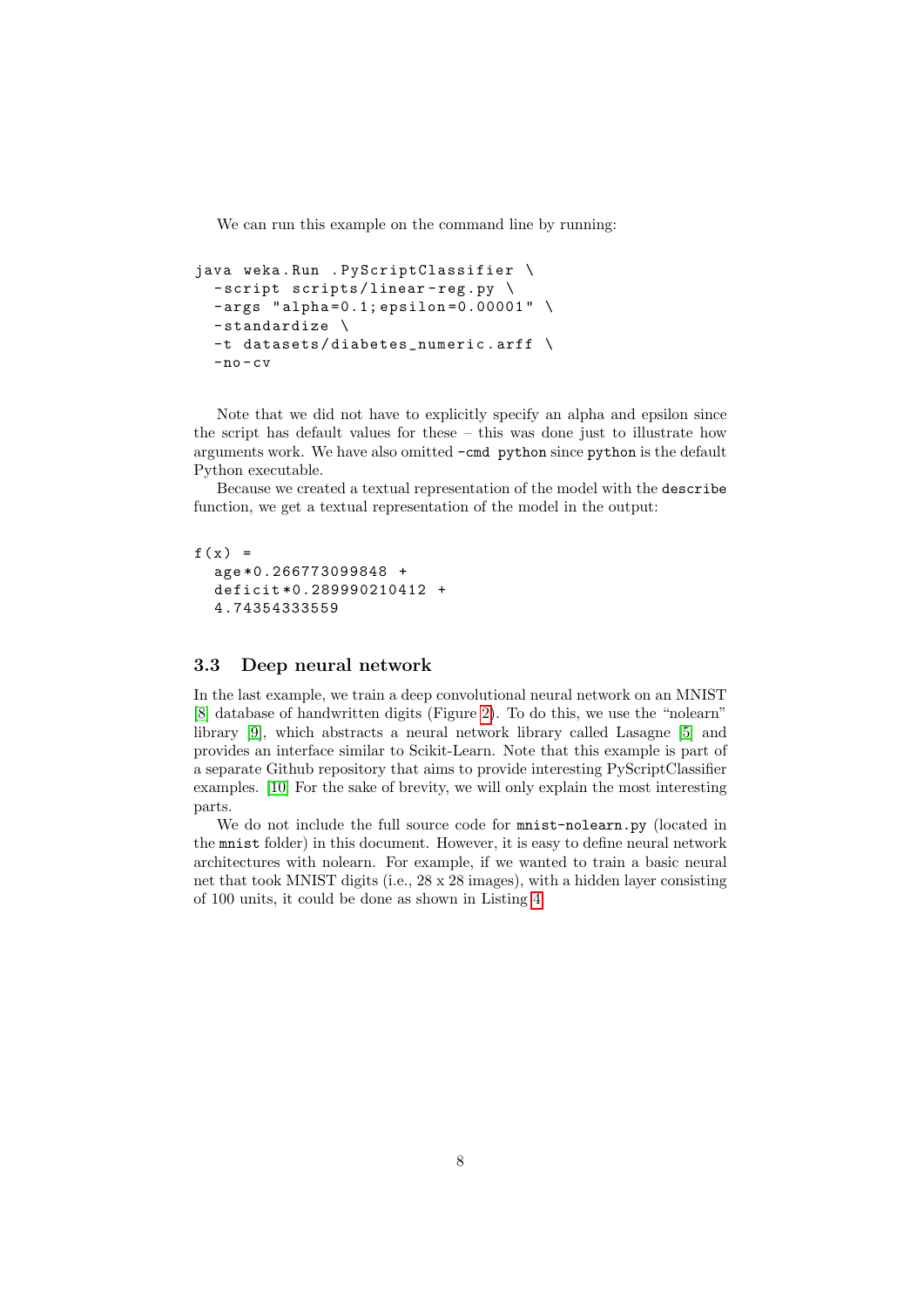Listing 4: Initialising a basic neural network in nolearn

```
...
net = NeuralNet (
    layers = [
        ('input', layers. InputLayer),
        ('hidden', layers. DenseLayer),
        ('output', layers. DenseLayer),
    ] ,
    input\_shape = (None, 1, 28, 28),
    hidden_num_units = 100 ,
    output_nonlinearity = softmax ,
    output_num_units = 10 ,
    update = nesterov_momentum ,
    update_learning_rate =0.01 ,
    update_momentum =0.9 ,
    verbose=1,
    max_epochs =10
)
...
X, y = load_data()net.fit(X, y) # train network
```
In mnist-nolearn.py we train a convolutional neural network instead, which is a very popular type of neural network in image recognition and deep learning. Because nolearn is based on Lasagne (which, in turn is based on Theano), this network can be trained using a GPU, giving WEKA the (indirect) ability to train deep neural networks very efficiently.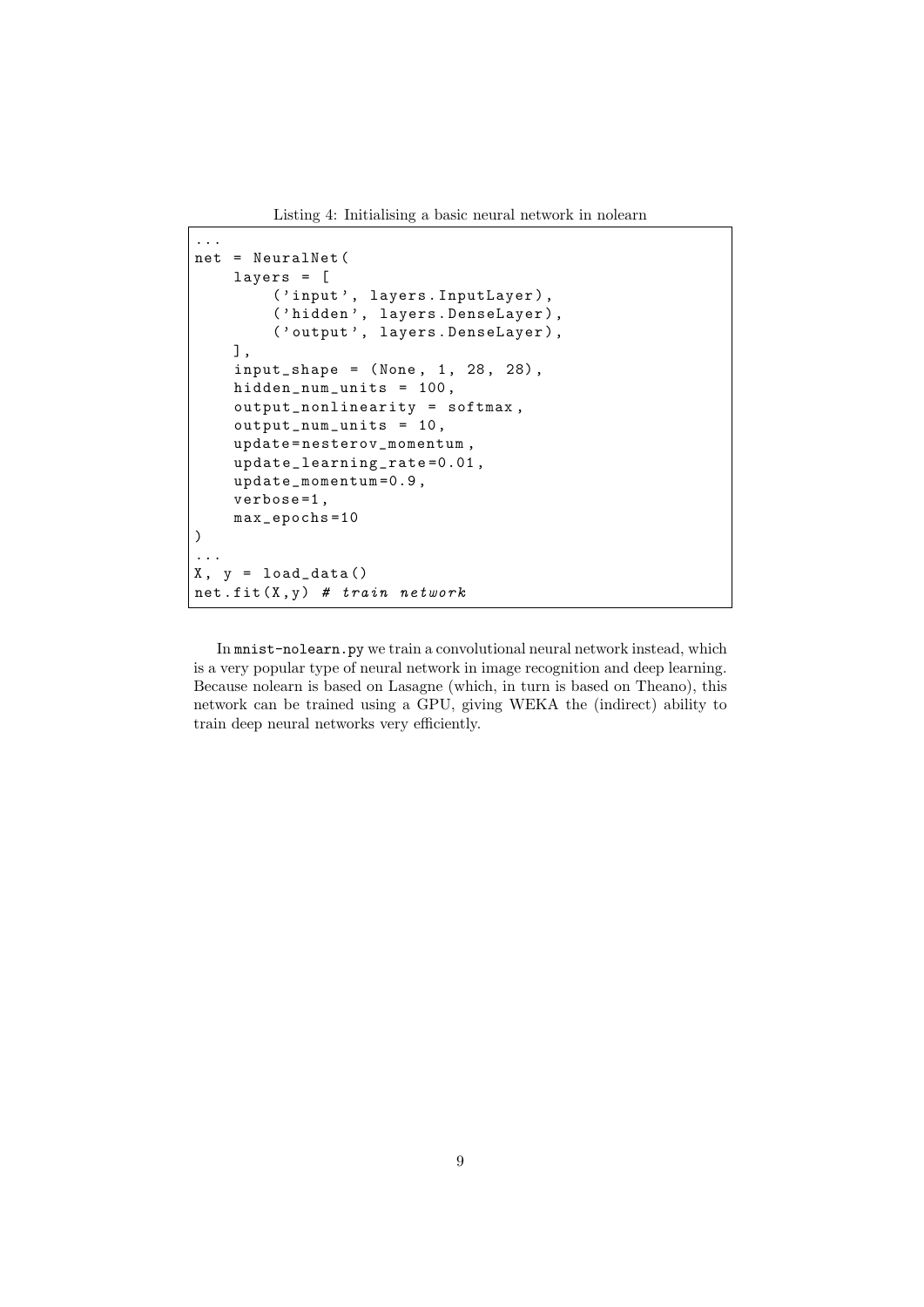

Figure 2: MNIST digits [\[11\]](#page-15-0)

In this example, we have a folder that contains  $10,000$  MNIST digits as .gif images. For the sake of efficiency, rather than store the pixel values for these digits in an ARFF file, we simply store their relative locations and their class values. This can be seen in the file mnist.meta.arff in the mnist folder from the PyScriptExamples repository, and an excerpt is shown in Listing [5:](#page-10-1)

<span id="page-10-0"></span>Listing 5: mnist.meta.arff

```
@relation mnist
@attribute filename string
@attribute class {0 ,1 ,2 ,3 ,4 ,5 ,6 ,7 ,8 ,9}
@data
0_c7.gif, 7
1000 _c9 . gif ,9
1001 _c0 . gif ,0
1002 _c2 . gif ,2
1003 _c5 . gif ,5
...
```
When we run this example through PyScriptClassifier and use  $\texttt{mnist-nolearn.py}$ , it will get the filenames, and load these from a specified directory in an incremental fashion to train a convolutional neural network using mini-batch stochastic gradient descent.

To train the network (with no cross-validation), we run: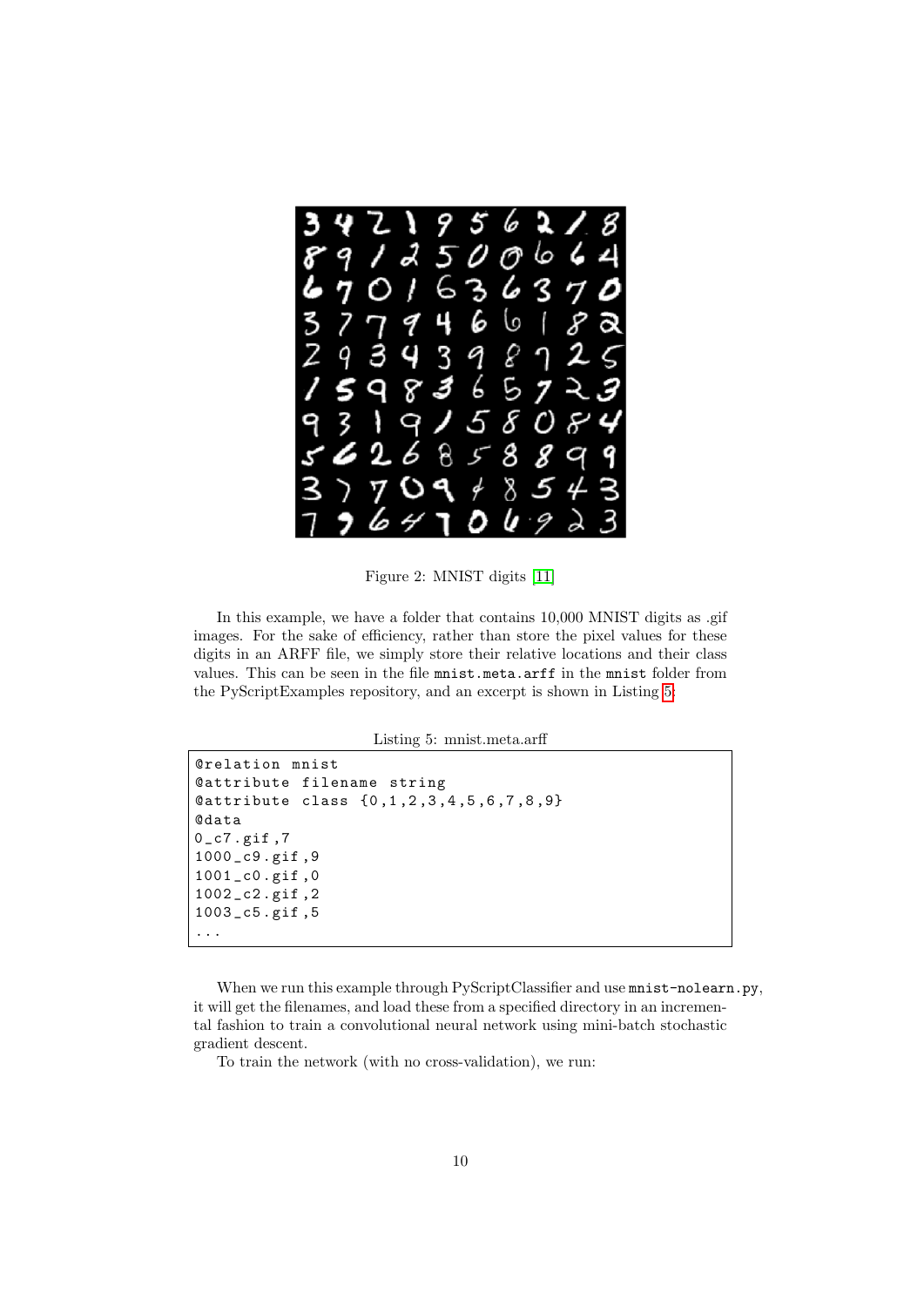```
java weka . Run . PyScriptClassifier \
    - script mnist - nolearn . py \
    -args " 'dir' = ' data' " \ \ \ \ \-t mnist.meta.arff -no-cv
```
This script takes an argument called dir, which specifies where the images are located (the filenames in mnist.meta.arff are relative to this directory). The resulting output from this example is shown below in Listing [6.](#page-11-0) In this listing the textual representation of the model (i.e., the output of the describe function) is a summary of the network such as the number of learnable parameters, the architecture of the network, and training statistics after one epoch (which is the default number of epochs).

<span id="page-11-0"></span>Listing 6: Output from training convolutional neural network on MNIST

```
Options: -cmd python -script mnist-nolearn.py -args 'dir'='data'
# Neural Network with 109295 learnable parameters
\# Layer information
  # name size
−−− −−−−−−−− −−−−−−−−
  0 l_{\texttt{lin}} 1 \times 28 \times 28\frac{1}{2} \frac{\text{1} \text{conv1}}{\text{1} \text{v24x24}}2 l_pool1 10x12x<br>3 l_conv2 25x8x8
  3 l_conv2 25x8x8<br>4 l_pool2 25x4x4
  4 l_pool2 25x<br>5 l_hidden 250
  \begin{bmatrix} 5 & 1 \end{bmatrix} hidden \begin{bmatrix} 25 \\ 1 \end{bmatrix}l_ out
  epoch train loss valid loss train/val valid acc dur
−−−−−−− −−−−−−−−−−−− −−−−−−−−−−−− −−−−−−−−−−− −−−−−−−−−−− −−−−−−
        1 \qquad \qquad 1.43549 \qquad \qquad 0.65860 \qquad \qquad 2.17962 \qquad \qquad 0.80595 \quad \  28.50 \, \mathrm{s}Time taken to build model: 31.94 seconds
Time taken to test model on training data: 10.83 seconds
   = Error on training data =Correctly Classified Instances 8539 85.39 %<br>Incorrectly Classified Instances 1461 14.61 %
Incorrectly Classified Instances 1461<br>Kappa statistic 0.8376
Kappa statistic
Mean absolute error 0.05<br>Root mean squared error 0.1502Root mean squared error
R e l a t i v e a b s o l u t e e r r o r 2 7 . 7 6 3 %
Root relative squared error 50.0786 %<br>Coverage of cases (0.95 level) 97.73 %
Coverage of cases (0.95 \text{ level}) 97.73 %<br>Mean rel. region size (0.95 \text{ level}) 24.613 %
Mean rel. region size (0.95 level) 24.613 %<br>Total Number of Instances 10000
. . .
```
### 4 Miscellany

Having to run WEKA to debug a Python script is inconvenient. PyScriptClassifier provides a helper class called ArffToPickle, which will convert any ARFF file to a Python pickle (i.e., a serialised Python object) so that scripts can be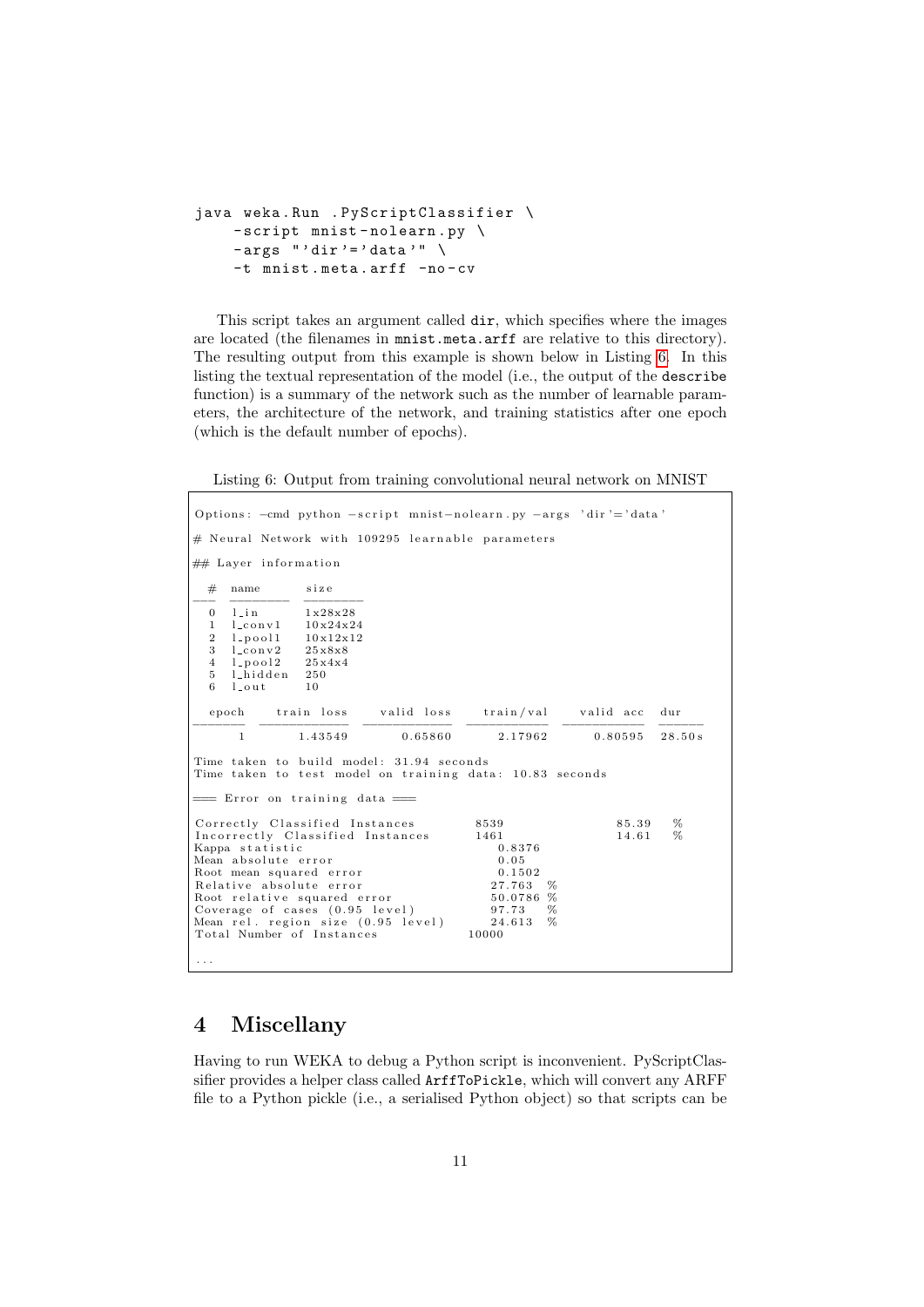tested independently of WEKA if the user so desires. The class is invoked like so:

```
java weka.Run .ArffToPickle \
    -i <input arff> \setminus-o <output pickle> \
    -c <class index> \
    [-impute] [-standardize] [-binarize] [-debug]
```
More conveniently, however, PyScriptClassifier comes with a Python module called pyscript which can be used to convert ARFF files to an args object within a Python script.

Listing [7](#page-12-0) shows how to use the ArffToArgs class from the pyscript module to test out a classifier within Python. In this example we create an args object from the Iris dataset and call the train function, to emulate what WEKA does when it trains a classifier.

<span id="page-12-0"></span>Listing 7: Testing a classifier independently of WEKA using the pyscript module

```
from pyscript . pyscript import ArffToArgs
def train (args):
       p a s s
def describe (args, model):
       p a s s
\begin{minipage}{.4\linewidth} \hspace*{1.2cm} \texttt{def} \hspace*{1.2cm} \texttt{test}\left(\, \texttt{args}\;,\ \texttt{model}\,\right)\colon \end{minipage}p a s s
if \dots n am e_{--} \implies ' \dots m a in \dots ':
        f = ArffToArgs()<br>f.set_input("datasets/iris.arff")
       args = f.get_{args}()f.close()# train model<br>model = train(args)
```
Notice how we used the  $\text{name} = \text{name}$  ==  $\text{cdot}$   $\text{main}$  if statement to ensure that the block of code following this statement only gets executed when we invoke the script from the command-line – when we execute a script like this in WEKA, it will not be executed.

Serialised PyScriptClassifier models maintain a reference to a Python script on the file system, and if the script that the model is referring to is moved then it will no longer work. To remedy this issue, PyScriptClassifier comes with another helper class called ChangeScriptPath that can deserialise the model and change the path name of the Python script inside. This helper class is invoked as follows:

```
java weka.Run .ChangeScriptPath \
   -i <input model> \
   -o <output model> \
   -script <new path to script>
```
Listing [8](#page-13-0) shows an example usage of this.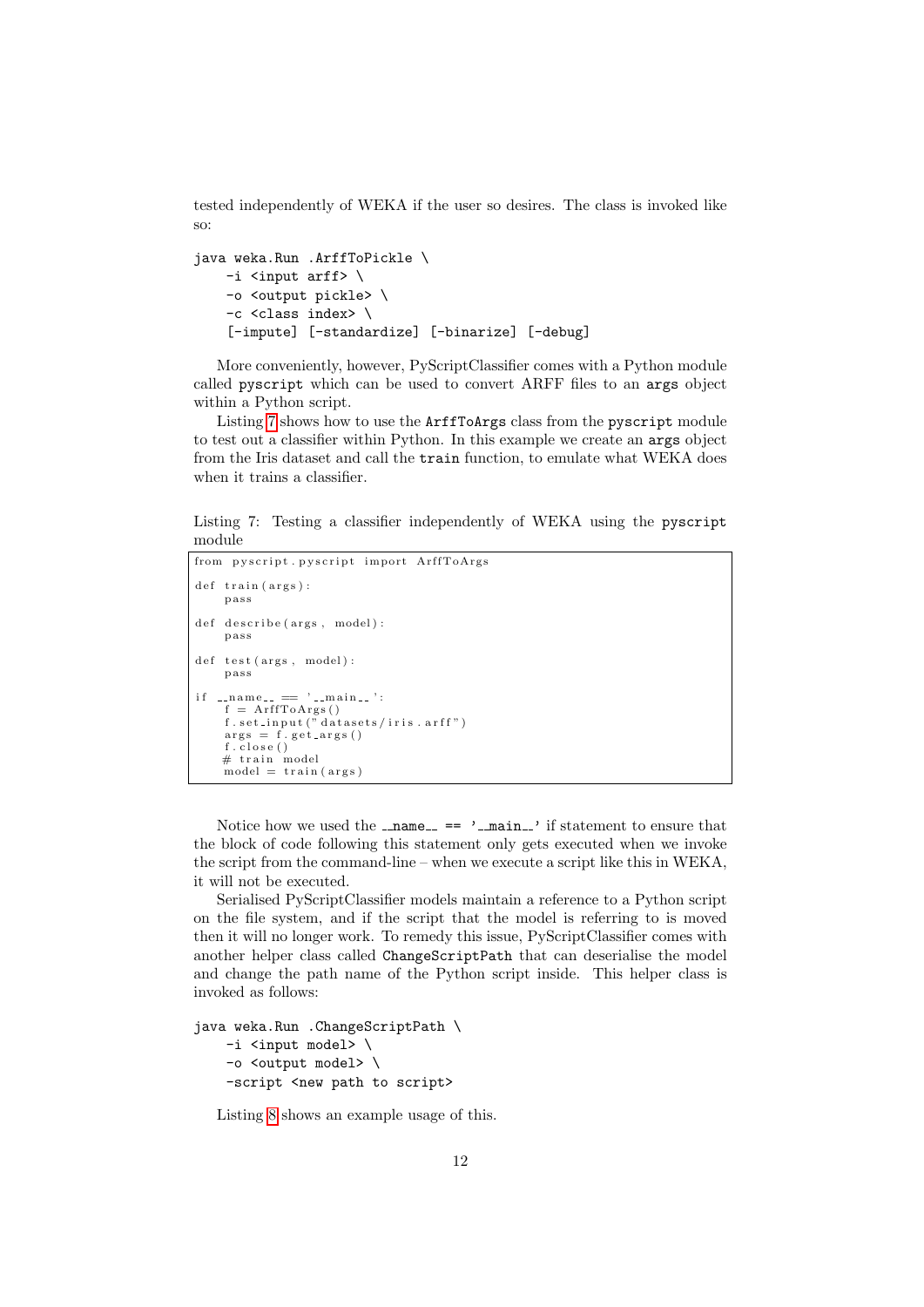Listing 8: Example usage of helper class ChangeScriptPath

```
\# create a zeror model from iris arff and save the model to
\# /tmp / zero r . modeljava weka. Run . PyScript Classifier \
     −script scripts/zeror.py \<br>-t datasets/iris.arff -no-cv -d /tmp/zeror.model
# use the model to predict on the same dataset (iris. arff)
java weka.Run .PyScriptClassifier \<br>-1 /tmp/zeror.model \
    −T d a t a s e t s / i r i s . a r f f
# make a copy of the script somewhere else
cp scripts/zeror.py /tmp/zeror.py
# make a new model that references /\text{tmp}/\text{zeror}. py instead of
# scripts/zeror.py
java weka. Run . ChangeScriptPath \
     −i /tmp/zeror.model −o /tmp/zeror_2.model \<br>-script "/tmp/zeror.py"
# use new model to predict iris. arff
java weka Run . Py Script Classifier
       /tmp/zeror_2.model
    -T datasets/iris.arff
```
To ensure that users pass the sensible arguments to a script, the train() function can be decorated using the uses decorator. This decorator takes a list of strings that are valid arguments to the script. An example is shown in Listing [9.](#page-13-1)

Listing 9: Example usage of the uses decorator

```
@uses(["foo", "bar"])def train (args):<br>
foo = args [" foo"]<br>
bar = args [" bar"]<br>
...
def describe (args, model):
...<br>def test(args, model):
   . . .
```
If an argument is passed that is not foo or bar then an exception will be thrown by PyScriptClassifier.

Lastly, the output-debug-info flag may prove useful when issues occur with a Python script – this will print to standard error all the commands that get executed on the Python VM (if WEKA is run from the command-line) or in the error log (in WEKA's Explorer). Likewise, the -stdout flag can be useful as it prints any standard out from the invoked Python script.

## 5 Conclusion

In this paper, we have presented PyScriptClassifier, a generic classifier that is able to call any Python script so long as it conforms to the required structure. This opens up WEKA to many exciting new possibilities, such as quickly prototyping classifiers or training state-of-the-art deep neural networks. We have presented three examples: a majority-class classifier in less than 15 lines of code,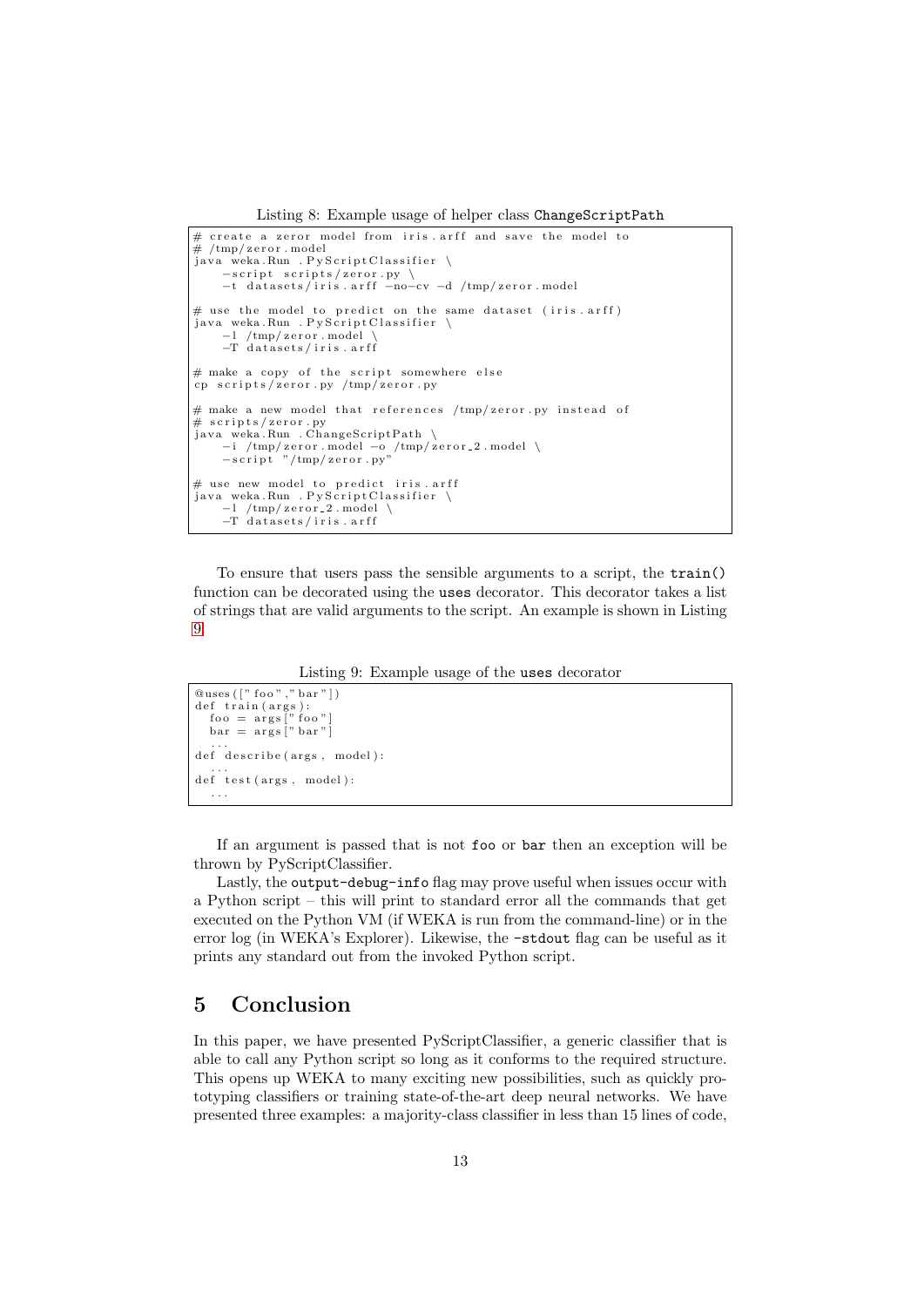a linear regressor trained using automatic differentiation, and a convolutional neural network trained on the MNIST dataset. Future work entails allowing WEKA filters to be written in Python as well.

# 6 Acknowledgements

Mark Hall for development of the wekaPython package (which this package depends on) and fixes/changes to WEKA (to facilitate smooth operation of PyScriptClassifier), and Eibe Frank for changes/fixes to WEKA and proofreading of this paper.

# References

- <span id="page-14-0"></span>[1] Mark Hall, Eibe Frank, Geoffrey Holmes, Bernhard Pfahringer, Peter Reutemann, and Ian H. Witten. The WEKA data mining software: An update. SIGKDD Explor. Newsl., 11(1):10–18, November 2009.
- <span id="page-14-1"></span>[2] F. Pedregosa, G. Varoquaux, A. Gramfort, V. Michel, B. Thirion, O. Grisel, M. Blondel, P. Prettenhofer, R. Weiss, V. Dubourg, J. Vanderplas, A. Passos, D. Cournapeau, M. Brucher, M. Perrot, and E. Duchesnay. Scikit-learn: Machine learning in Python. Journal of Machine Learning Research, 12:2825–2830, 2011.
- <span id="page-14-2"></span>[3] Mark Hall. wekaPython: Integration with CPython for WEKA. [http:](http://weka.sourceforge.net/packageMetaData/wekaPython/index.html) [//weka.sourceforge.net/packageMetaData/wekaPython/index.html](http://weka.sourceforge.net/packageMetaData/wekaPython/index.html), 2015.
- <span id="page-14-3"></span>[4] Frédéric Bastien, Pascal Lamblin, Razvan Pascanu, James Bergstra, Ian J. Goodfellow, Arnaud Bergeron, Nicolas Bouchard, and Yoshua Bengio. Theano: new features and speed improvements. Deep Learning and Unsupervised Feature Learning NIPS 2012 Workshop, 2012.
- <span id="page-14-4"></span>[5] Sander Dieleman, Jan Schl¨uter, Colin Raffel, Eben Olson, Søren Kaae Sønderby, and contributors. Lasagne: First release. <http://dx.doi.org/10.5281/zenodo.27878>, August 2015.
- <span id="page-14-5"></span>[6] Yangqing Jia, Evan Shelhamer, Jeff Donahue, Sergey Karayev, Jonathan Long, Ross Girshick, Sergio Guadarrama, and Trevor Darrell. Caffe: Convolutional architecture for fast feature embedding. arXiv preprint arXiv:1408.5093, 2014.
- <span id="page-14-6"></span>[7] Christopher Beckham. Github: PyScriptClassifier package for WEKA. <http://github.com/chrispy645/weka-pyscript>, 2015.
- <span id="page-14-7"></span>[8] Yann LeCun, Corinna Cortes, and Christopher J.C. Burges. The MNIST database of handwritten digits. <http://yann.lecun.com/exdb/mnist/>.
- <span id="page-14-8"></span>[9] Daniel Nouri. Github: nolearn – Abstractions around neural net libraries, most notably Lasagne. <http://github.com/dnouri/nolearn>, 2015.
- <span id="page-14-9"></span>[10] Christopher Beckham. Github: PyScriptClassifier examples. <http://github.com/chrispy645/weka-pyscript-examples>, 2015.